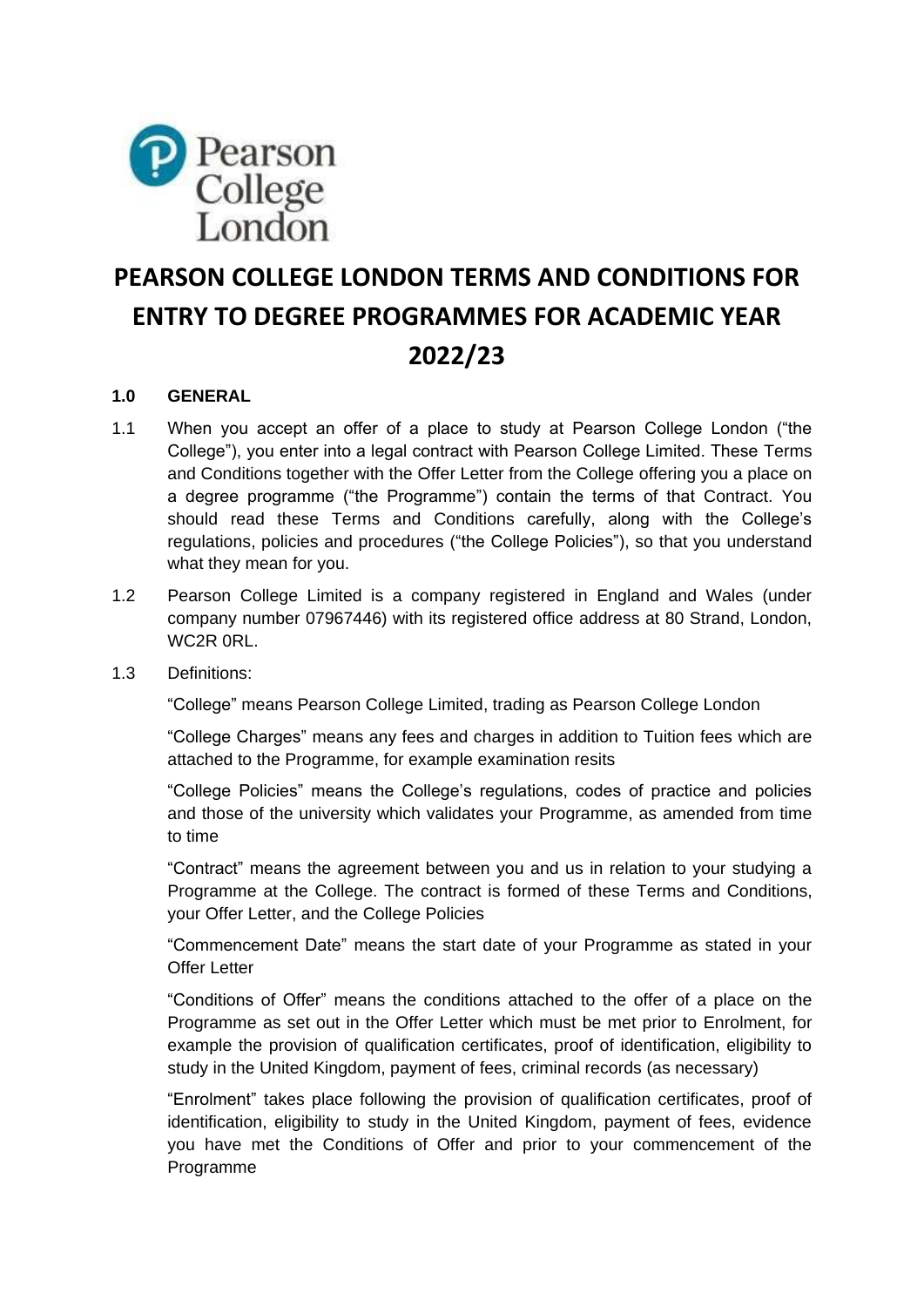"Offer" means an offer of a place on a Programme

"Offer Letter" means the letter setting out the details of your offer of a place on a Programme and forms part of your Contract with the College

"Online Learning Environment" or "OLE" means the online learning environment where you will access your Programme materials

"Payment Date" means the date on which your Tuition fees and College Charges are due

"Programme" means your prospective or registered programme of study with the College

"Programme Specification" means the validated specification for each Programme

"Tuition Fees" means the fees payable to the College for the Programme for each year of study. This includes fees for repeated tuition.

1.4 In addition to these Terms and Conditions, the College Policies apply to your Enrolment at the College and on your Programme. Together with these Terms and Conditions and your Offer Letter, these form part of your Contract with the College.

|       | 1.4.1 Pearson College London<br>regulations, policies and procedures | <b>College Policies</b>                                    |
|-------|----------------------------------------------------------------------|------------------------------------------------------------|
|       | 1.4.2 Student Concerns and Complaints<br>Procedure                   | <b>Student Concerns and Complaints</b><br><b>Procedure</b> |
|       | 1.4.3 Student Disciplinary Code                                      | <b>Student Disciplinary Code</b>                           |
| 1.4.4 | <b>Data Protection Notice</b>                                        | <b>Data Protection Notice</b>                              |
| 1.4.5 | <b>Programme Specifications</b>                                      | <b>Programme Specifications</b>                            |

# **2.0 ACCEPTANCE OF YOUR OFFER**

- 2.1 An Offer made by the College is for a place on the Programme stated in your Offer Letter commencing on the Commencement Date stated in your Offer Letter.
- 2.2 It is your responsibility to ensure that the information provided to us in support of your application for a place on a Programme is true, accurate and complete. The College may withdraw or amend its Offer to you or terminate your registration at the College if it is discovered that you have made false statements or omitted significant information in your application to the College.
- 2.3 By accepting an Offer you are agreeing to these Terms and Conditions and the College Policies.
- 2.4 Your place on the Programme is dependent on you accepting the Offer, meeting all the Conditions of Offer as stated in the Offer Letter and on your registering as a student of the College. If you have not met the Conditions of Offer, the College reserves the right to make you an amended Offer for a place on the Programme.
- 2.5 If you accept the Offer, you have a period of 14 working days in which you may change your mind and cancel your place without having to give a reason. Should you decide to cancel your place during this period you must inform the College in writing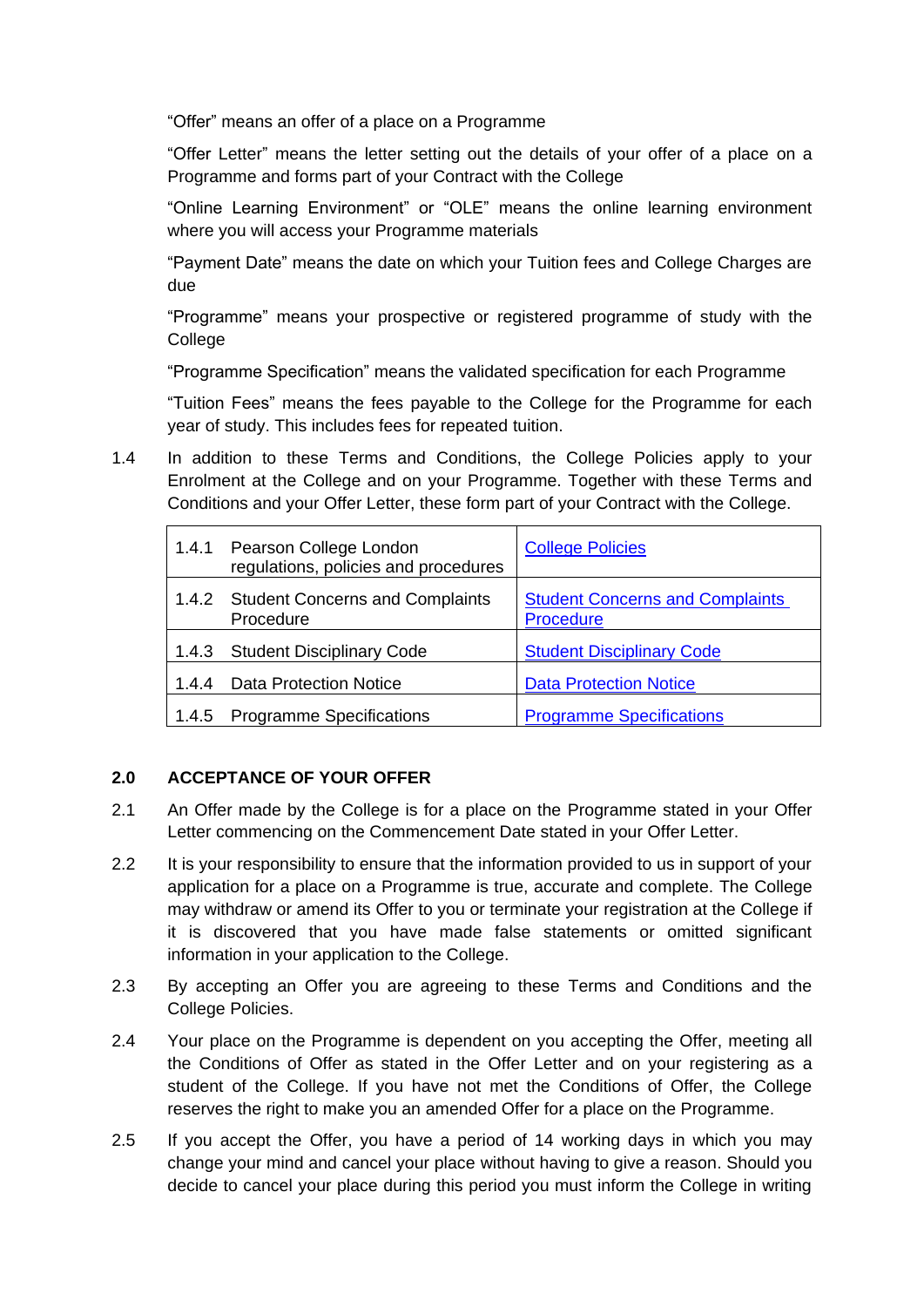by emailing [admissions@pearson.com.](mailto:admissions@pearson.com) If you have paid any deposit or tuition fees at the date of cancellation, these will be refunded to you in full.

- 2.6 Term dates are available on the College website.
- 2.7 You will be required to enrol onto your Programme annually for the duration of your Programme.

## **3.0 ENROLMENT AT THE COLLEGE**

- 3.1 You must be registered as a student of the College before you can commence your Programme. Enrolment occurs on or shortly before the Commencement Date. You will be notified of the exact date of Enrolment about one month in advance. You will be registered on your Programme provided that you have accepted the Offer made to you and have demonstrated, by providing evidence, that you have met all the Conditions of Offer.
- 3.2 It is a condition of your continued registration as a student of the College that you abide by the College Policies. Further details of the current College Policies can be found on the College's website (linked from 1.4.1 above) and are available from [studentservices@pearsoncollege.com.](mailto:studentservices@pearsoncollege.com)

### 4.0 **CHANGES TO YOUR PROGRAMME BEFORE COMMENCEMENT**

- 4.1 The Programme Specification for each Programme is published on the College's website (linked from 1.4.5 above) and is available on request from [studentservices@pearsoncollege.com.](mailto:studentservices@pearsoncollege.com) The College will use reasonable efforts to keep changes to the Programme Specification to a minimum and to notify you as soon as possible.
- 4.2 However, changes to programmes, modules, entry requirements and services offered by the College may be reasonably required, for example, to meet requirements of an accrediting body, to maintain currency, or to respond to factors beyond our reasonable control (e.g. a member of staff leaving the College).
- 4.3 If we are required to make any material changes to your Programme (as described in your Offer) before you register with the College, we will notify you as soon as possible. If the changes are such that you reasonably believe you would be adversely affected, you may withdraw your application and cancel this Contract.
- 4.4 The minimum number of students for a Programme or an elective module included in a Programme to be viable is normally twelve, although the College may choose to run a Programme or elective module with fewer students provided it is satisfied that the educational experience of the students will be satisfactory.
- 4.5 If too few students have accepted a place on a Programme for it to be viable educationally or financially the College may find it necessary to cancel a Programme prior to the Commencement Date. In these rare circumstances the following will apply:
	- 4.5.1 You will be informed of the cancellation at least one month prior to the Commencement Date
	- 4.5.2 The College will offer you a place on an alternative Programme, if a suitable alternative exists.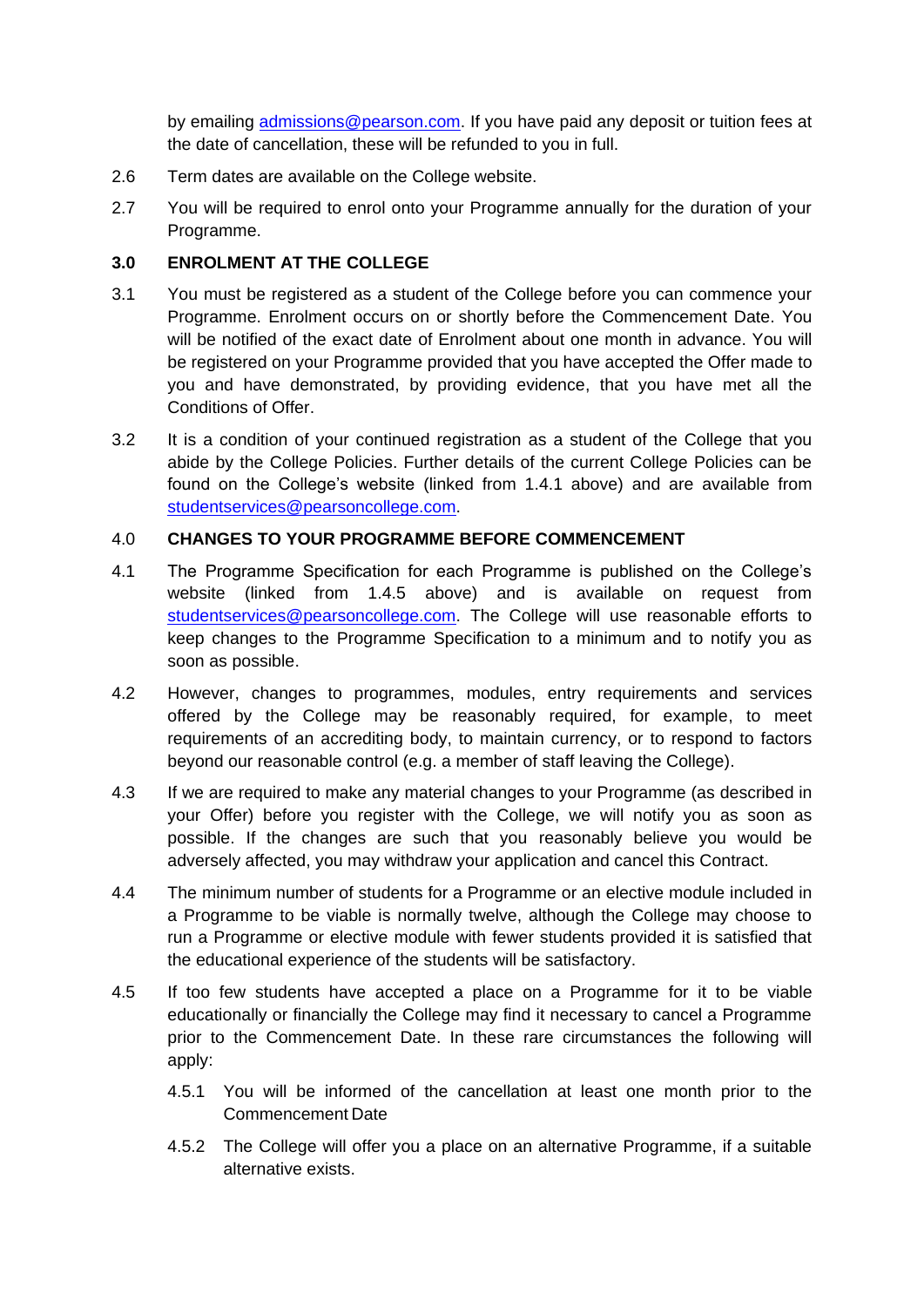4.5.3 If you choose not to accept any alternative Programme offered by the College, you will not be liable for any tuition fees, any money paid by you to the College will be refunded, and this Contract will be cancelled.

### **5.0 CHANGES DURING THE PROGRAMME**

- **5.1** The College will use reasonable efforts to deliver your Programme in accordance with the applicable Programme Specification and to keep changes to the Programme Specification during the Programme to a minimum.
- **5.2** The College follows a continual monitoring, review and enhancement cycle for all its programmes and any major proposed changes to the Programme Specification (including module specifications and the availability of elective modules) will come into effect only after discussion, consultation (including consultation with student representatives) and agreement in accordance with the College's quality assurance processes, details of which are available to applicants on request to [studentservices@pearsoncollege.com.](mailto:studentservices@pearsoncollege.com) The reasons for such changes may include:
	- 5.2.1 Changes in legislation or in the requirements of validating, commissioning, professional or accrediting bodies
	- 5.2.2 Changes in scholarship such as advances in knowledge and developments in theory or practice; and
	- 5.2.3 Feedback from stakeholders including students, external examiners, academic staff, industry partners and professional, statutory and regulatory bodies.
- **5.3** The College reserves the right additionally;
	- 5.3.1 to withdraw an elective module in the event of unavailability of suitably qualified staff or if student enrolment numbers on the module do not meet the minimum number required (currently twelve students).
	- 5.3.2 to refuse enrolment on an elective module which is over-subscribed.
- **5.4** Some Programmes offered by the College are validated by third party institutions as detailed on the College website. Occasionally, the validating body for a Programme may change prior to you joining the Programme or while you are a student on the Programme. If this occurs, you will be informed of your options which may include transferring to the Programme validated by the new validating body or transferring to another institution.
- **5.5** In the unlikely event of any material change to your Programme, you will be informed as soon as possible. You will be advised of the impact of the change and asked whether you agree to the change and wish to continue on the revised Programme. You will be advised, if appropriate, of alternative options for you to progress your study which may include transfer to another Programme or another institution.
- **5.6** In the event of the closure of a Programme to new students, the College is committed to ensuring that all students already enrolled on that Programme of Study will be supported so that they can progress to completion of their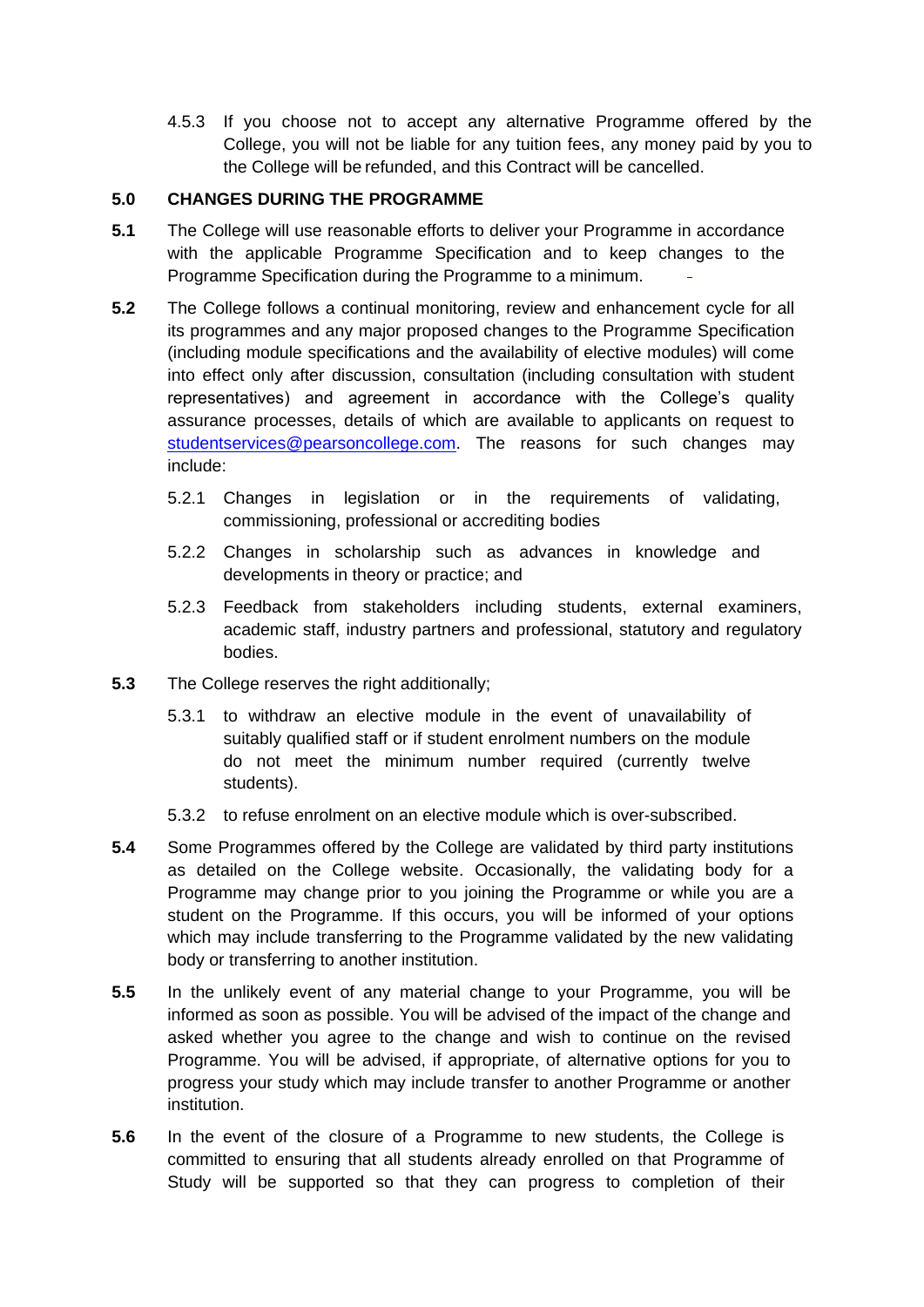Programme.

**5.7** The College maintains a Student Protection Plan, which is a requirement of our registration with the Office for Students and a duty under the Higher Education and Research Act 2017. This Plan details the College's assessment of risks to continuation of study for students and how we would mitigate those risks. The Student Protection is available from the College's website or on request from [studentservices@pearsoncollege.com.](mailto:studentservices@pearsoncollege.com) Details of the policy we have in place to refund Tuition fees and College Charges in the event we cannot preserve continuation of study is included in these Terms and Conditions at Appendix 1.

### **6.0 YOUR OBLIGATIONS:**

- **6.1** You agree throughout your Programme;
	- 6.1.1 to continue to fulfil the Conditions of Offer, including providing all necessary documentation to the College;
	- 6.1.2 to make yourself aware of and adhere to the College Policies and those of the institution which validates your Programme;
	- 6.1.3 to ensure that the College has up to date contact details for you and inform the College of any change in your personal information or circumstances;
	- 6.1.4 to check your College e-mail account regularly for communications from the **College**
- **6.2** You agree to participate actively in your Programme by preparing for classes, punctually attending all mandatory lectures, seminars, tutorials, workshops and other learning opportunities and completing all assessments on time.

#### **7.0 FEES**

- **7.1** The Tuition Fees for your Programme are set out in your Offer Letter and are due on the Commencement Date, unless you have entered into a separate agreement for payment by instalments. You will be informed about payment dates for subsequent academic years at the start of the relevant academic year. Tuition Fees and College Charges which may apply are set out on the Fees and Funding section of the College website. It is your responsibility to ensure that all Tuition Fees and College Charges are paid by the required date ("the Payment Date").
- **7.2** The Tuition Fees and College Charges for your Programme may be increased during your time on the Programme. Tuition Fees may be increased in line with the limits set by the Office for Students. The Tuition Fees and College Charges will not change during the academic year. If you transfer to another Programme your Tuition Fees may be varied and you will be advised of any change if you apply to transfer.
- **7.3** If you are a sponsored student or in receipt of funding from a third party, including Student Finance England, Student Finance Wales, Student Finance Northern Ireland or the Student Awards Agency for Scotland, you must provide the College with an official letter of sponsorship when you register for your Programme. If your sponsor does not pay your Tuition Fees by the Payment Date, you remain personally liable for the fees.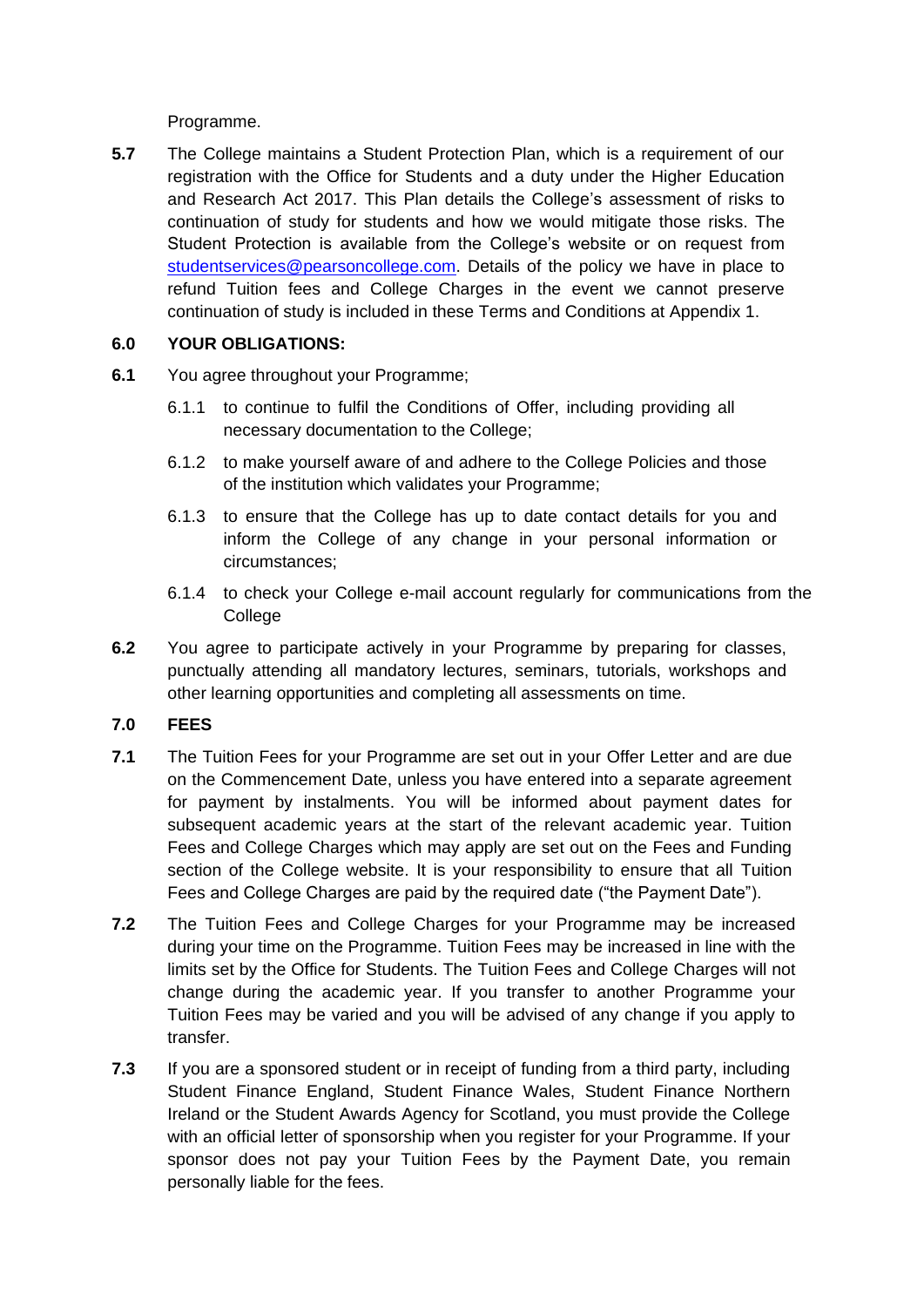- **7.4** If you wish to withdraw from your Programme, you must notify the College in writing by completing a "Notice of Withdrawal" form and sending it by email to [studentservices@pearsoncollege.com.](mailto:registry@pearsoncollege.com) The "Notice of Withdrawal" form is available on request from College Student Services. For the purpose of this clause, the date of withdrawal will be the date of receipt by the College Student Services of a properly completed Notice of Withdrawal form.
- **7.5** If you withdraw from your Programme during the first two weeks after the Commencement Date, you will not be liable for Tuition Fees and any deposit or Tuition Fees already paid will be refunded. After this period:
	- 7.5.1 if you withdraw from your Programme and the date of withdrawal is after the end of an academic year and before the commencement of the next academic year, you will remain liable in full for the Tuition Fees for the completed academic year, but not for any further Tuition Fees.
	- 7.5.2 if you withdraw from your Programme and the date of withdrawal is partway through an academic year;
		- (i) where you are in receipt of a tuition fee loan administered by the Student Loan Company, your liability for tuition fees for that academic year will be based on the SLC schedule of payments current at the time of your withdrawal; and
		- (ii) where you are not in receipt of a tuition fee loan for the entirety of your tuition fees, your liability for tuition fees for that academic year will be based on the following:

| <b>Date of Withdrawal</b>                       | <b>Tuition Fees payable</b>                          |
|-------------------------------------------------|------------------------------------------------------|
| between the start of Week 3 and end of          | 50% of the tuition fees for the first academic year; |
| Week 10 of                                      |                                                      |
| the first term of the first academic year;      |                                                      |
| after the start of week 11 of the first term of | 100% of the Tuition Fee for the first academic year; |
| the first                                       |                                                      |
| academic year;                                  |                                                      |
| between the start of Week 1 and end of          | 50% of the Tuition Fee for that academic year;       |
| Week 10 of                                      |                                                      |
| the first term of the second or                 |                                                      |
| subsequent academic years;                      |                                                      |
| after the start of week 11 of the first term of | 100% of the Tuition Fee for that academic year.      |
| the                                             |                                                      |
| second or subsequent academic year.             |                                                      |

- **7.6** Where tuition fees or College Charges are outstanding after the Payment Date, the College will notify you of this and will allow you a period of 14 days to settle the outstanding sum, failing which the College may withdraw you from the Programme and cancel your registration as a student of the College.
- **7.7** If any tuition fees or College Charges are outstanding after you have completed your Programme the College may withhold your results and/or your transcript and/or your degree certificate until you have settled the outstanding sum.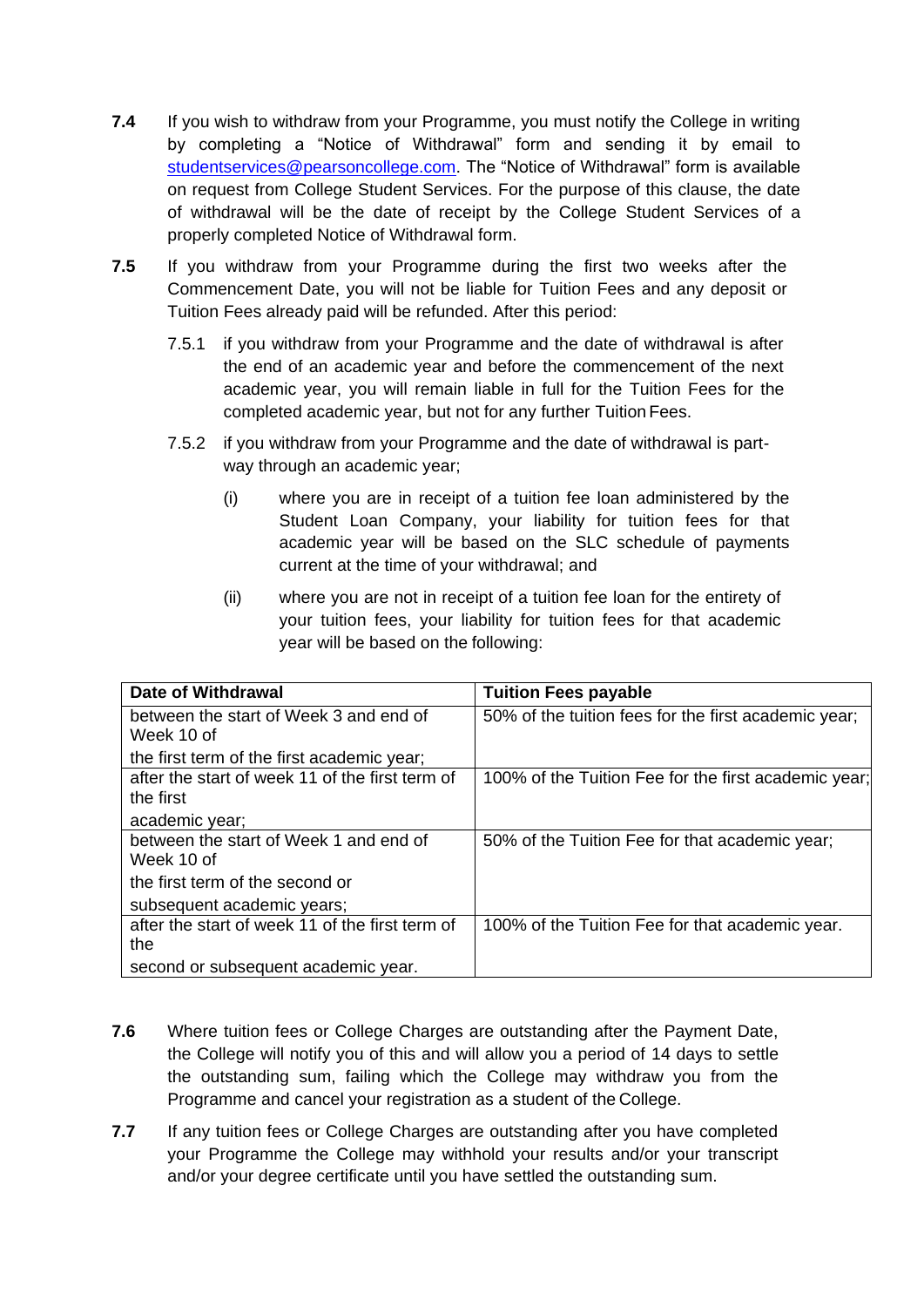### **8.0 DISABILITIES AND SPECIFIC LEARNING DIFFICULTIES**

**8.1** The College provides support for students with disabilities and specific learning difficulties. If you have a disability or specific learning difficulty and have not yet disclosed it to the College, you are advised to contact the College at [studentservices@pearsoncollege.com](mailto:studentservices@pearsoncollege.com) at the earliest opportunity, so that the College can put any reasonable adjustments in place in good time.

### **9.0 INTELLECTUAL PROPERTY**

- **9.1** The intellectual property in all learning and teaching materials developed by staff of the College is owned by the College. Students are not permitted to copy these materials (other than for their own personal use) nor to distribute them to third parties.
- **9.2** The intellectual property in work made individually by students as part of their Programme is owned by the student, subject to a non-exclusive licence granted by students to the College to copy such work for the purposes of administration, including marking and preparation for meetings of Boards of Examiners.

# **10.0 PEARSON COLLEGE STUDENTS ASSOCIATION (PCSA)**

**10.1** All registered students are entitled to be registered as members of the PCSA and you will be given details of the PCSA and an opportunity to join when you register for your Programme of Study.

#### **11.0 DATA PROTECTION**

- **11.1** The College will collect, store and use your personal data in accordance with its Data Protection Policy from time to time which is available on the College website and on request to [studentservices@pearsoncollege.com.](mailto:studentservices@pearsoncollege.com)
- **11.2** The College is obliged to send student data to relevant government agencies for their use, such as the Higher Education Statistics Agency (HESA) and the Office for Students (OfS).

# **12.0 LECTURE CAPTURE**

- **12.1** The College will regularly record educational activities such as lectures or seminars in which you may be involved. This is for the teaching and educational purposes of the College and not for dissemination outside the College. By accepting a place at the College, you agree to such use of your image or voice or any work created you.
- **12.2** In addition, the College regularly records events in which you may be involved for marketing and publicity purposes. You will be asked at Enrolment whether you consent to participation in such recordings and given the opportunity to opt out.

# **13.0 NOTICES**

**13.1** Any notice or other information that is required to be given by either the College or you relating to the contract between the College and yourself must be in writing and may be given by hand or sent by post or email. The College may also draw your attention to important information through announcements on the College's website or OLE.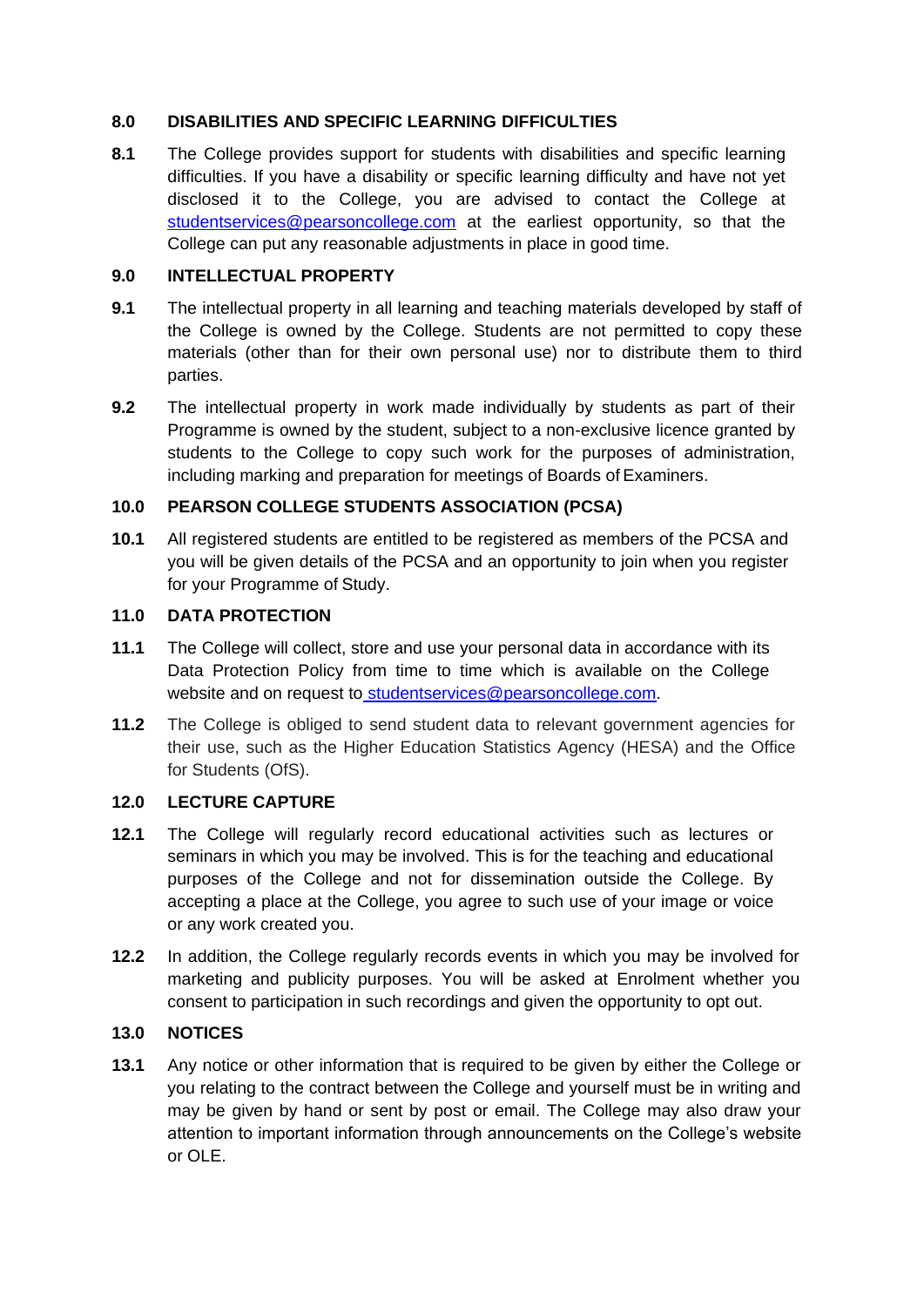- **13.2** The postal address for notices given by you to the College is set out in clause 18 of these terms and conditions. Notices by email should be sent to [studentservices@pearsoncollege.com.](mailto:studentservices@pearsoncollege.com)
- **13.3** Notices sent by the College to you will be sent to your College email address or the last postal address provided by you and any such notices will be deemed to have been properly served. It is your responsibility to keep the College informed of any change of address and to monitor your College email address.

## **14.0 GOVERNING LAW, JURISDICTION AND THIRD PARTIES**

- **14.1** The contract between you and the College shall be governed by and construed in accordance with the laws of England and Wales and the parties agree to submit to the jurisdiction of the courts of England and Wales.
- **14.2** These terms and conditions do not confer third party benefits for the purposes of the Contracts (Rights of Third Parties) Act 1999.

#### **15.0 SEVERANCE**

**15.1** If any provision of these terms and conditions is held to be void or unenforceable in whole or in part by any court or other competent authority, this contract shall continue to be valid as to the other provisions contained in it and the remainder of the affected provision.

#### **16.0 QUESTIONS**

**16.1** Questions about these terms and conditions should be addressed to the College Student Services via [studentservices@peasoncollege.com](mailto:studentservices@peasoncollege.com) before you accept an offer with us.

#### **17.0 COMPLAINTS**

- **17.1** The College encourages students and applicants to provide feedback on the College services. If you are dissatisfied with your experience, you should try to resolve concerns informally in the first instances. The College Complaints procedures are available on the College website or on request to [studentservices@pearsoncollege.com.](mailto:studentservices@pearsoncollege.com)
- **17.2** The College is subject to the Office of the Independent Adjudicator Complaints Scheme.

#### **18.0 COMMUNICATIONS**

The address of the College is:

Pearson College London London WC1V 7BH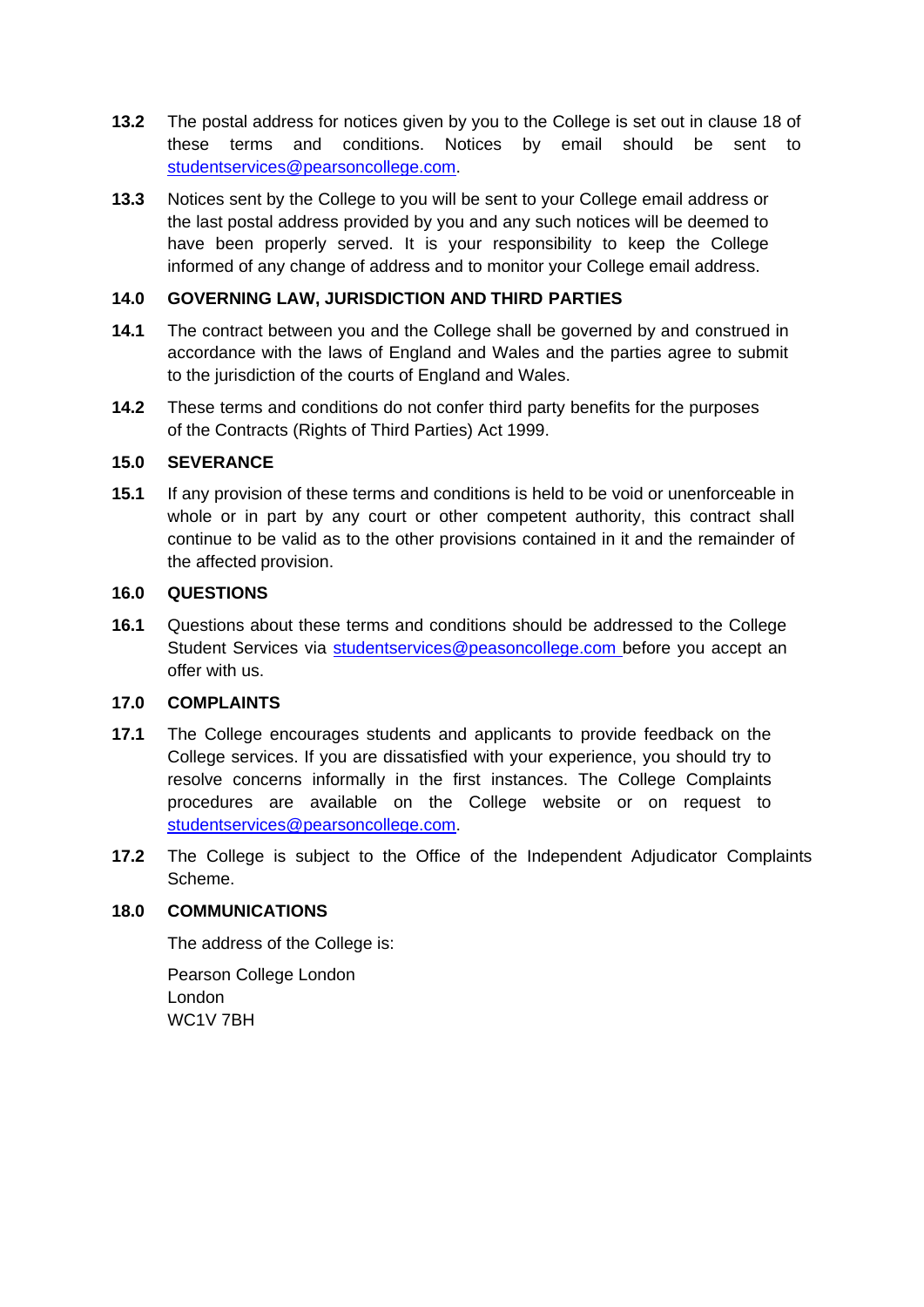#### **Appendix 1 - Pearson College London Policy for Refunds and Compensation to students in the event that Pearson College London no longer continues to offer programmes of study**

1. We consider that the interests of students are paramount and all efforts will be made at all times to ensure they are able to complete the programmes on which they are enrolled at Pearson College London (PCL).

## **Teach Out**

- 2. If a programme or programmes no longer continue to be offered at PCL we intend to "teach out" all existing students, and to do so at PCL, so that students can complete in accordance with the applicable academic regulations and in accordance with the terms and conditions of their programme of study. This is provided for in the legally binding corporate undertaking provided by our parent company.
- 3. In the unlikely event that a programme or programmes no longer continue to be offered at PCL and it is not possible for us to "teach out" existing students at PCL we will:
	- (a) facilitate the awarding by our validating partner of any exit award to which the student is entitled and the issuing of a transcript showing any additional modules which the student has successfully completed.
	- (b) use our best endeavours to find an alternative institution (where possible in London) at which the student will be given the opportunity to complete their degree (or other award as applicable).

# **Refund of Tuition Fees**

- 4. If a programme or programmes no longer continue to be offered at PCL and it is not possible for us to offer students the opportunity to complete their degree (or other award as applicable) either at PCL or elsewhere, we will refund all the tuition fees that the student has paid for the programme:
	- a) In the case of students in receipt of a tuition fee loan from the Student Loan Company ("SLC"), we will reset the tuition fee for the programme to zero. This will mean that the tuition fee is returned to the SLC and the student will no longer owe the SLC that portion of the fee;
	- b) For any student who has paid their own fees, we will refund the tuition fees paid;
	- c) For any student whose fees are paid by a sponsor, we will refund to the sponsor the tuition fees paid.
- 5. However, if a student is not able to continue their study at PCL and we arrange for the student to have the opportunity to continue at another institution (as outlined at 3b above), but the student *unreasonably* chooses not to continue their study (either at all, or not at the institution we have arranged), we will not refund any tuition fees.
- 6. If a student is not able to continue their study at PCL but we arrange for the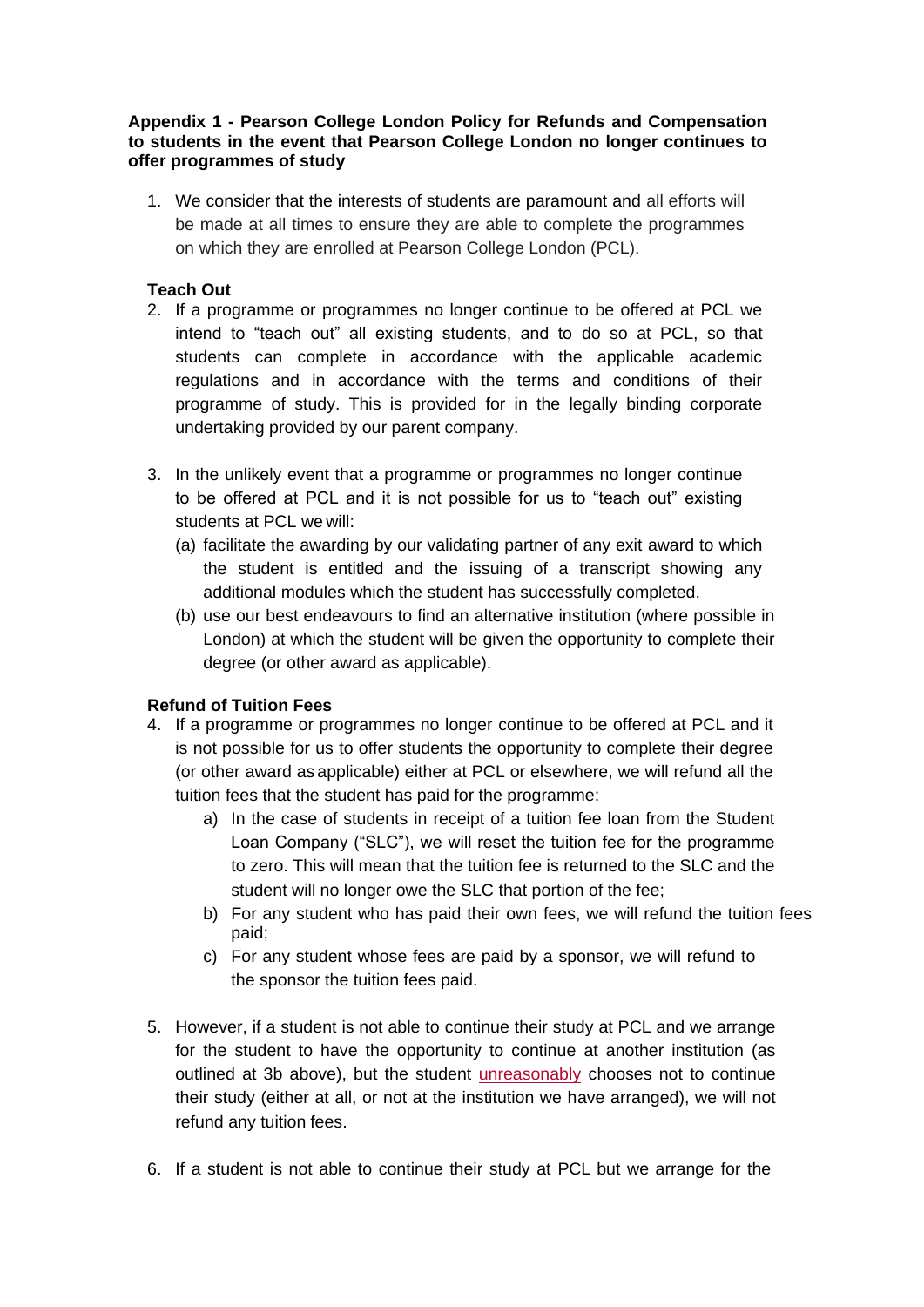student to have the opportunity to continue at another institution (as outlined at 3b above), the tuition fee at the new institution may be higher. This may be because the new institution has set their fees at a higher level, or because the student had the benefit of a fee waiver, scholarship or bursary for study at PCL. If this situation arises we will pay, for the remaining period of study, the difference between the actual tuition fee for the student if they had continued at PCL and the fee charged for that student by the new institution.

## **Compensation for Travel Costs**

- 7. If a programme or programmes no longer continue to be offered at PCL and it is not possible for us to offer students the opportunity to complete their degree (or other award as applicable) either at PCL or elsewhere, we will refund the cost of their travel to and from the College during the period they were studying with us.
- 8. However, if we arrange for a student to have the opportunity to continue at another institution (as outlined in 3b above) but the student chooses not to continue their study, we will not refund their travel fees.
- 9. If:
- (a) PCL stops teaching a programme or programmes at 190 High Holborn and relocates teaching of the programme(s) to another location outside Transport for London Zones 1 or 2; or
- (b) A student is not able to continue their study at PCL but we arrange for the student to have the opportunity to continue at another institution (as outlined at 3b above) which is outside Transport for London Zones 1 or 2,

we will pay any additional travel costs incurred by a student which is caused by this.

10. However, if we arrange for a student to have the opportunity to continue at another institution (as outlined in 3b above) but the student chooses to go to a different institution other than that arranged by PCL, we will not pay any extra travel costs caused by this.

# **Compensation for Accommodation Costs**

- 11. If a programme or programmes no longer continue to be offered at PCL and it is not possible for us to offer students the opportunity to complete their degree (or other award as applicable) either at PCL or elsewhere, and if they moved out of the family home to study at PCL, we will refund the cost of their accommodation during the period they were studying with us.
- 12. However, if we arrange for a student to have the opportunity to continue at another institution (as outlined in 3b above) but the student chooses not to continue their study, we will not refund the cost of their accommodation during the period they were studying with us.